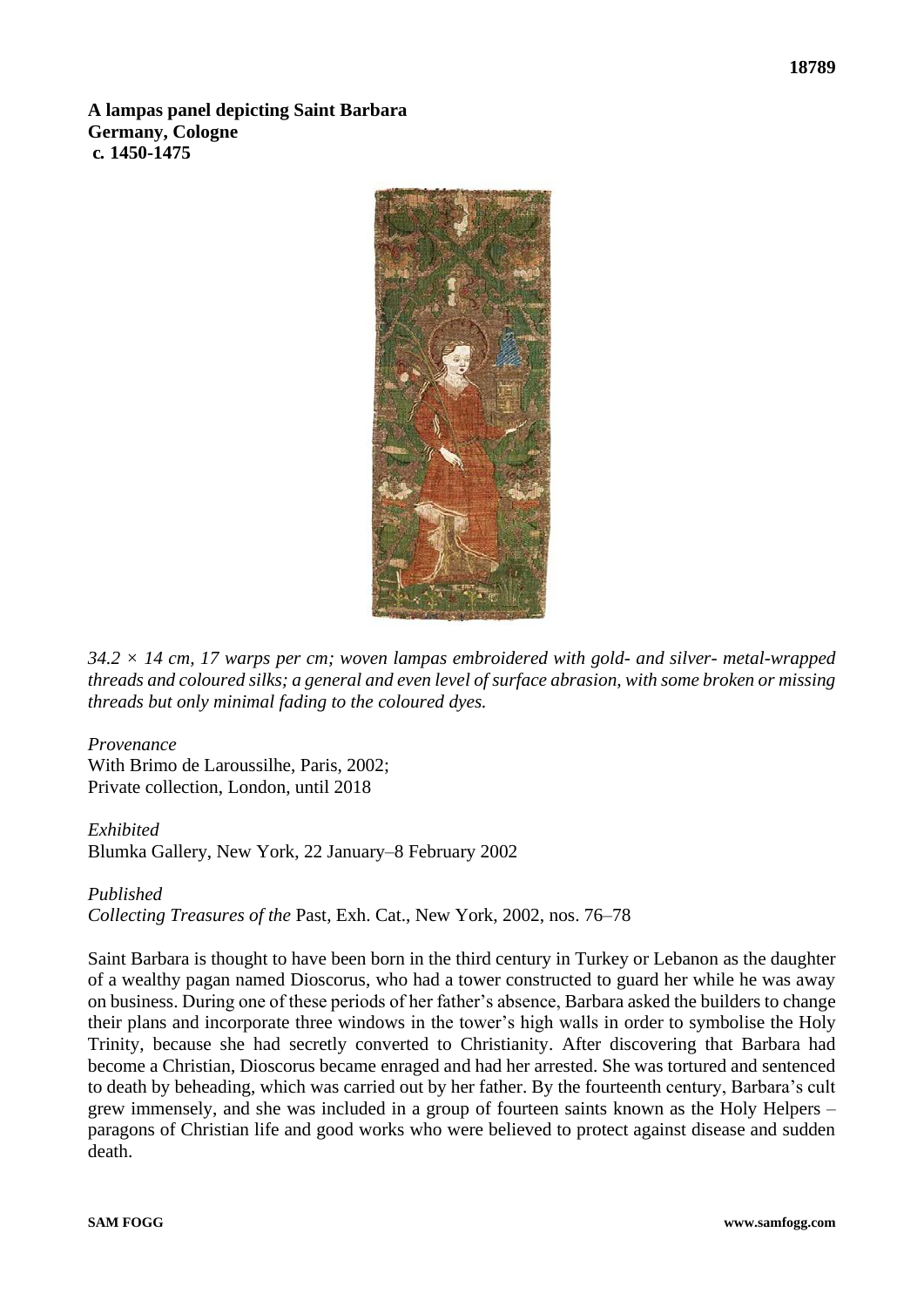This woven panel was originally made to form part of a longer orphrey band on a lavish and costly liturgical vestment (one of the garments used by bishops, abbots, priests and deacons during the celebration of Mass). The standing figure of Saint Barbara on our panel holds a martyr's palm in one hand and her attribute of the tower in which she was imprisoned by her pagan father in the other – notable for its inclusion of the three windows described in the saint's *Vita*. She is depicted against a background of luscious intertwined vines, which sprout large flowers with red and white petals. While the panel's dominant patterns and features are woven integrally, they are also embellished with a plethora of embroidered elements; the figure's face, hair and halo, the blue tiled roof of the tower in her hand, and the astonishingly delicate flowers sprouting at her feet, are all embroidered in shimmering silk threads. In many places these touches of needlework are of truly remarkable subtlety and skill.

This vivid orphrey panel attests to the incredible ingenuity and inventiveness of the textile weavers of Cologne in the second half of the fifteenth century. Although we have little knowledge concerning exactly where and by whom such textiles were made, the production of these woven textiles for use in liturgical vestments seems to have been perfected in the city and its environs as early as the twelfth century, and flourished right up until the Reformation.<sup>1</sup> In recent years scholarship on the subject has developed rapidly, and several important new studies have helped to broaden our understanding of the status and importance that these extraordinarily costly luxury objects enjoyed at the time of their manufacture.<sup>2</sup> The medium's easily divisible format and inherent suitability for use on a variety of liturgical textiles and furnishings has meant that, like most extant pieces of this date, our panels survive as short sections of textiles that must originally have been woven in much greater lengths.

This panel has two sister pieces, whose widths and warp count correspond precisely, suggesting that while they were executed individually, and perhaps even in different workshops, production for this class of textile was standardized to a large degree. The elegant vines that criss-cross and march across the backgrounds of the group seem to have come into fashion around the middle of the fifteenth century, and most surviving examples are characterized by figures similarly superimposed on to a decorative framework of large green or red vines that resemble a garden in full bloom. Closely comparable lampas bands (particularly those ornamented with green foliage) are preserved in the Schnütgen Museum, Cologne, the Metropolitan Museum of Art, New York, and the Fine Art Museum, San Francisco.<sup>3</sup> Examples depicting figures set against a dense red ground in the manner of panel (a) are comparatively rarer. A chasuble ornamented with several panels of the same design survives in the Schnütgen Museum, woven with the name and arms of Johann Pennynck, a burgomaster of Cologne who died in or before 1479.<sup>4</sup> It allows us to date our example accordingly to the twenty or so years immediately after the middle of the century.<sup>5</sup> It is likely that the embroiderers responsible for this figure collaborated closely on their design with contemporary painters, since many of their stylistic features echo those found in panel paintings executed in Cologne during the 1450s and 1460s, a connection that further helps in the dating of this panel and the wider group to which they belong (figs. 1 and 2).

## NOTES

- 1 Leonie Von Wilckens, 'kolner Textilien', in Anton Legner. Ed., Ornamenta Ecclesiae: Kunst und Kunstler in er Romantik in Koln, exh. cat., Schnütgen museum, Cologne 1985, pp. 440–45; Marita Bombek, 'Kölner Borten, Kölner Garn, Kölner Gold in der mittelalterlichen Textilewirtschaft der Stadt Köln', in Marita Bombek and Gudren Sporbeck, Kolner Bortenweberei im Mittelalter, Regensburg 2012, pp. 17–39.
- 2 Evelin Wetter, *Liturgische Gewander in der Schwartzen Kirche zu Kronstadt in Siebenburgen*, Riggisberg 2012, pp. 209–43; Marita Bombek and Gudren Sporbeck, Kolner Bortenweberei im Mittelalter, Regensburg 2012.
- 3 Sporbeck dates the examples in Cologne to c. 1450, see Gudren Sporbeck, die Liturgischen Gewander 11. Bis 19. Jahrhundert, cologne 2001, pp. 112–14, cat. 20; San Francisco panels inv. 1952.30; Metropolitan Museum panels inv. 53.35.3.
- 4 Bombek and Sporbeck 2012, pp. 209–11, no. 101 see 1.
- 5 Other fragments similarly given to this date range survive in the Kunstgewerbemuseum, Berlin, the treasury of Aachen Cathedral, and the Museum für angewandte Kunst in Cologne. For the Aachen and Berlin fragments see Bombek and Sporbeck 2012, p. 211,and for the fragments in the Museum für angewandte Kunst see Bombek and